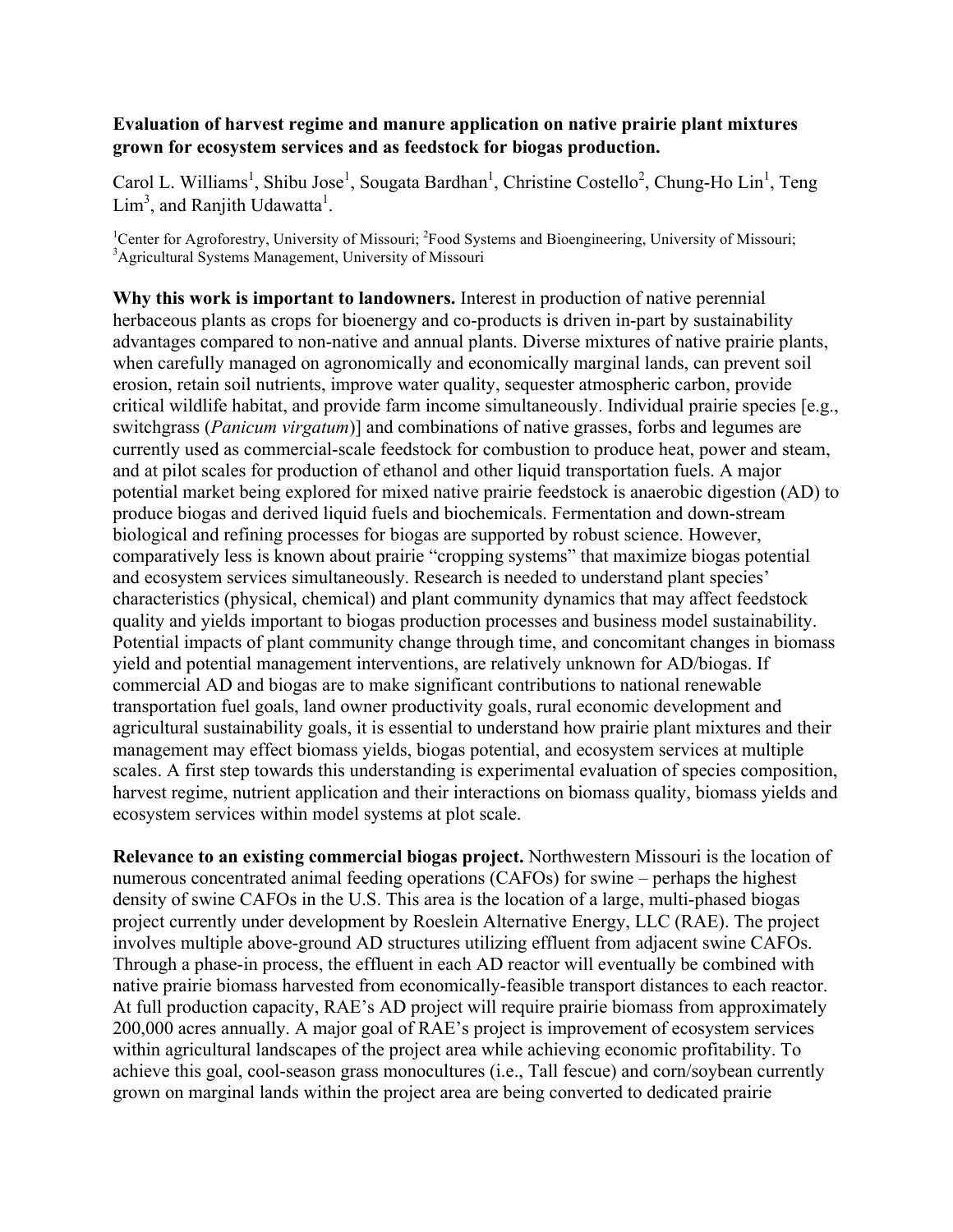mixtures. These "spec mixes" are being purposely designed with the intention to maximize biogas yield and ecosystem services simultaneously (i.e., optimized). Many of the converted fields will continue to be used for treated swine manure disposal. Biomass harvest is planned in a rotation where no field or portion thereof will be harvested more than once in a three year period. For long-term planning it is essential to understand whether the "spec mixes" will over time maintain fidelity to intended/designed species compositions and deliver the intended benefits under harvest and nutrient management conditions expected during the lifespan of the project.

**Experiment description.** In 2016, a field experiment was initiated to evaluate harvest regime, manure application, and their interactions on biomass yields and ecosystem services of tall fescue and switchgrass monocultures, native prairie mixtures of differing diversity and composition, and fallow. The experiment is being conducted at the Bradford Research Center near Columbia, MO.

The experiment consists of six plant treatments: fescue monoculture ("control"), switchgrass monoculture (due to bioenergy industry emphasis), "low-diversity" prairie mix (9 species; two grasses, six forbs, one legume), "high-diversity" prairie mix (18 species; four grasses, 12 forbs and two legumes), a "low profile" prairie mix (12 species; three grasses, seven forbs and two legumes), and fallow (plants from existing seedbank and recruits from nearby fields). The lowand high-diversity prairie mixes contain switchgrass and other native grass species that are known to be "aggressive" growers that provide a large proportion of biomass but over time can displace native forbs and legumes. Therefore, the so-called "low profile" mix contains less aggressive grasses to potentially reduce loss of forbs and legumes over time. The low-diversity mix is a modification of CRP CP2 mix, where the total number of species has been reduced from 12 to nine. The high-diversity mix is a "feasible high diversity" mix determined by a consortium of subject matter experts familiar with the RAE project. The low-profile mix is entirely novel.

There are three harvest treatment levels: no harvest, annual harvest (after senescence) and green harvest every third year (any time after July 15, according to grassland bird protection protocols).

There are two swine manure treatment levels: none and average rate used by swine operations in the RAE project area. Swine manure will be surface applied once annually, probably in spring.

The experimental design is randomized complete block composed of 36 plots per block, and three replicate blocks. Plots are 2m x 2m. Alleys of 1.6 meter have been placed around all plots/blocks and are mowed regularly during the growing season. Plant mixtures were established June-July (2016) as seedlings (plugs) in a density of 144 plants per plot (plant spacing of 16.5 cm).

The experiment is being conducted in a level, well-drained arable field containing alfisol soils of average fertility for the region. Aggregate soil sampling was conducted in November (2016) and baseline measurements of soil texture, carbon, organic matter, etc., will be conducted within MU facilities during winter 2016-2017. After establishment, observations will be made annually (at various appropriate intervals within years) on species composition, above-ground biomass, below-ground biomass, soil carbon, soil moisture, soil microbial community, soil nutrient cycling, biogas potential (individual species and species mixes), occurrence of invertebrates